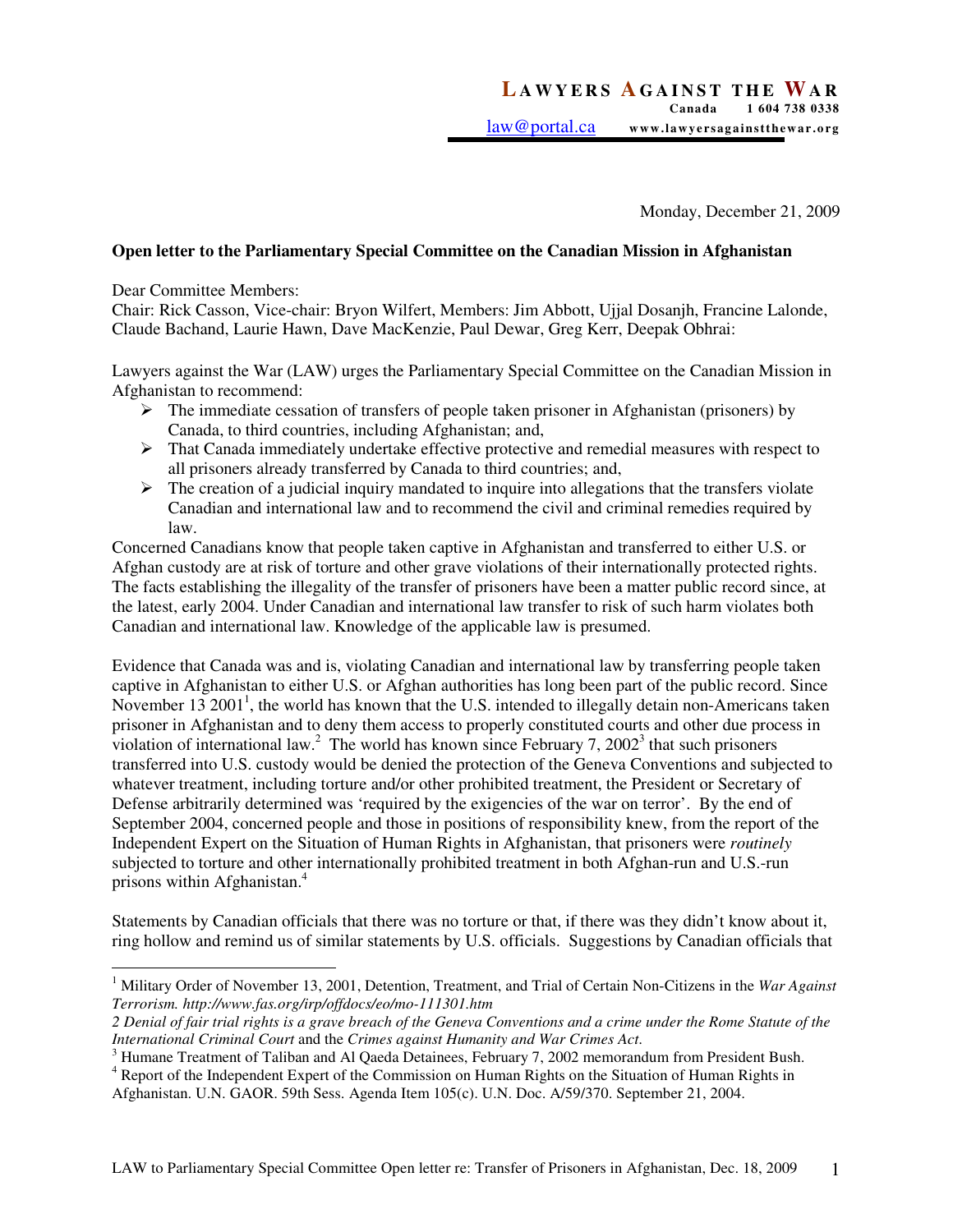the law doesn't apply to 'those people' also remind us of the statements of the Bush administration to justify treatment of people taken captive in Afghanistan. Such statements do not alter the known fact that these transfers violate the internationally protected rights of prisoners: nor do they alter the law. Canada has the legal duty to act effectively to ensure that past violations are remedied and future violations prevented. It is instructive to consider that some U.S. officials who used their status to facilitate the illegal detention and treatment of people taken prisoner in Afghanistan are now being prosecuted<sup>5</sup> and sued for damages for torture.<sup>6</sup>

Some of the reports detailing evidence of the likelihood and/or certainty that prisoners transferred to either U.S. or Afghan authorities would be subjected to criminal violations of their internationally protected rights including, but not limited to torture, are cited below. The Prime Minister and other political authorities responsible for ensuring adherence to the law received notice of these reports. They had a duty to ensure that military leaders were properly advised and instructed as a result.

o On 11 March 2005, the *Report of the Independent Expert on the Situation of Human Rights in Afghanistan, M. Cherif Bassiouni, to the UN Commission on Human Rights*, indicated there were reasonable grounds to believe that prisoners in Afghanistan were being subjected to torture. Professor Bassiouni reported that while he had difficulty gaining access to detention facilities, he had interviewed prisoners who alleged that,

" …Coalition forces and special units of the Afghan security agencies and police act above and beyond the reach of the law by engaging in arbitrary arrests and detentions and committing abusive practices, including torture." (paragraph 5)

Professor Bassiouni also reported a grave situation with regard to,

"The absence of due process in the arrest and detention of persons and the use of torture by various government intelligence entities, including those associated with the National Security Directorate, the Ministry of Defence and the Ministry of the Interior;" (paragraph 8.c) http://daccess-dds-ny.un.org/doc/UNDOC/GEN/G05/128/24/PDF/G0512824.pdf?OpenElement

o On February 1, 2006, the Afghanistan Compact, created at the London Conference, January 31- February 1, 2006, acknowledged that torture of prisoners was a systemic problem that could only be successfully remedied over a long period of time and set the following goal, , "By end-2010: The Government's capacity to comply with and report on its human rights treaty

 $\overline{a}$ <sup>5</sup> For example, in April 2009, the Spanish National Court accepted a criminal torture complaint against former U.S. Attorney General Alberto Gonzalez, William Haynes II, former general counsel for the Department of Defense; John Yoo, the former Justice Department lawyer who wrote secret legal opinions saying President George W. Bush had the authority to circumvent the Geneva Conventions; Douglas Feith, former undersecretary of defense for policy; Jay Bybee, Yoo's former boss at the Justice Department's Office of Legal Counsel; and David Addington, chief of staff and legal adviser to ex-Vice President Dick Cheney.

<sup>6</sup> For example, in *Padilla v. Yoo* U.S. filed in the District Court for the Northern District of California, Padilla claims damages for deprivation of constitutional rights against John Yoo for, during his tenure in the Office of Legal Counsel for the U.S. Justice Department, authoring memos purporting to legally justify "enhanced interrogation techniques" used on Padilla. Yoo advised, *inter alia,* that interrogation methods were not torture unless they caused pain "equivalent to the intensity of the pain accompanying serious physical injury, such as organ failure, impairment of bodily function, or even death." Dismissing Yoo's application to dismiss the suit, the U.S. District Court ruled that Yoo, had "set in motion events that resulted in the deprivation of the Padilla's constitutional rights" and that, "government lawyers are responsible for the foreseeable consequences of their conduct"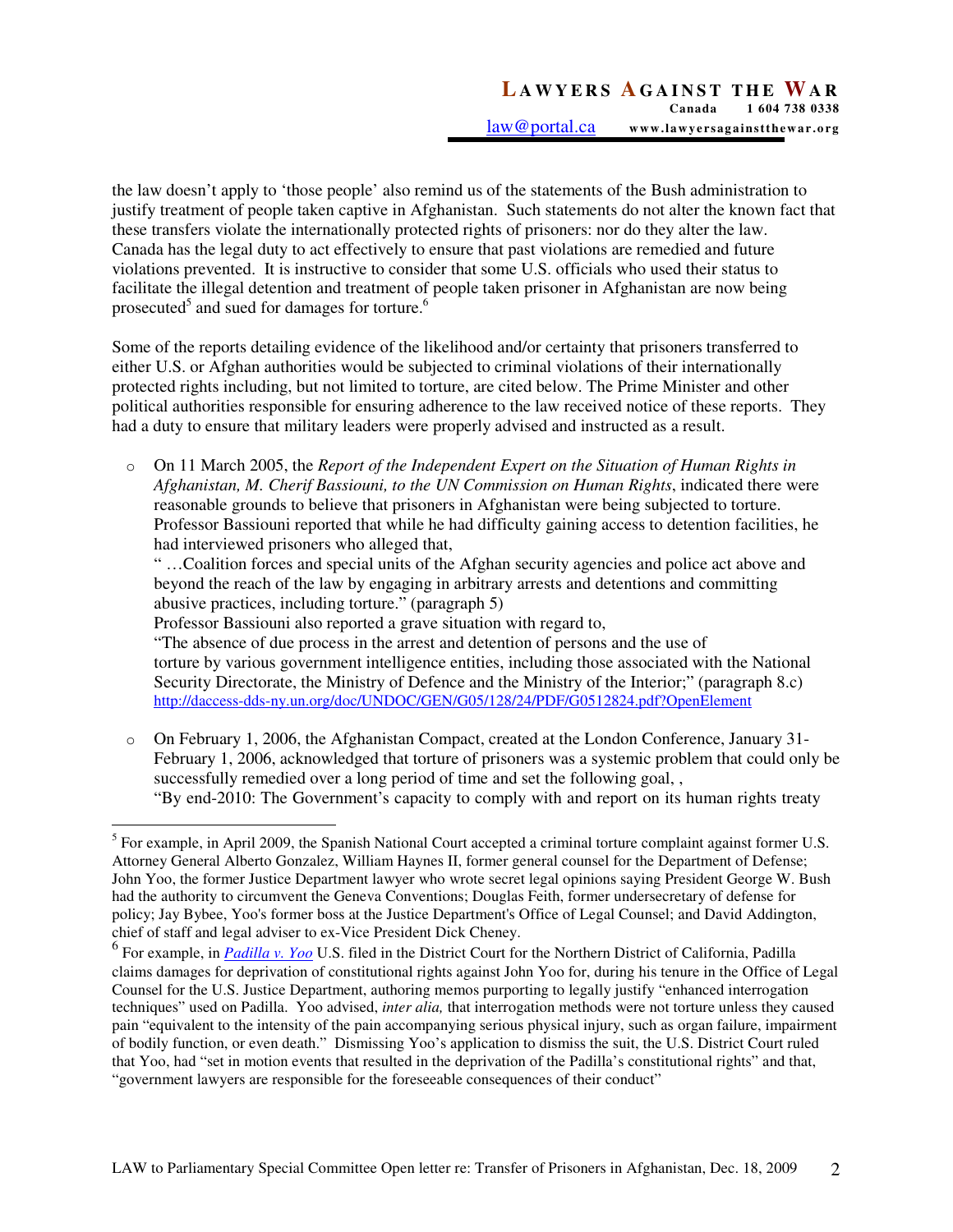obligations will be strengthened; Government security and law enforcement agencies will adopt corrective measures including codes of conduct and procedures aimed at preventing arbitrary arrest and detention, torture, extortion and illegal expropriation of property with a view to the elimination of these practices;"

http://unama.unmissions.org/Portals/UNAMA/Documents/AfghanistanCompact-English.pdf

- o On March 6, 2007 the U.S. State Department Report on Afghanistan reported that, "…human rights organizations reported that local authorities in Herat, Helmand, Badakhshan, and other locations continued to routinely torture and abuse detainees. Torture and abuse consisted of pulling out fingernails and toenails, burning with hot oil, beatings, sexual humiliation, and sodomy." http://www.state.gov/g/drl/rls/hrrpt/2006/78868.htm
- o On March 6, 2007, Lawyers against the War, sent a letter to Stephen Harper, Peter MacKay, Rob Nicholson and Gordon O'Connor, advising that, "Evidence clearly indicates that people transferred to U.S. or Afghan custody are at risk of criminal rights violations including serious injury or death. By transferring people to risk of such harm, Canada is violating its legal duty to uphold Canadian and international law and Canadians responsible for the transfers are exposed to possible criminal liability. We urge you act to ensure immediate strict adherence to applicable laws: the International Covenant on Civil and Political Rights; the Convention against Torture and Other Cruel, Inhuman or Degrading Punishment, the Standard Minimum Rules for the Treatment of Prisoners, Geneva Conventions Act, Charter of Rights and Freedoms, Criminal Code, and Crimes against Humanity and War Crimes Act." http://www.nightslantern.ca/LAW.Detainee.Transfer.Mar.8.07.pdf
- $\circ$  On April 25, 2007, the Liu Institute on Global Issues of the University of British Columbia submitted a complaint, *War Crime and the transfer of detainees from Canadian custody in Afghanistan,* to the International Criminal Court (ICC) asking that General Hillier and others be investigated for possible war crimes in the transfer of prisoners in Afghanistan. Professors Michael Byers of the University of British Columbia and William Schabas, Director of the Irish Human Rights Centre, advised the ICC prosecutor that,

 "…we are concerned that Minister O'Connor and General Hillier might wilfully be placing detainees at risk of torture, cruel treatment and outrages upon personal dignity. If so, they would appear to be violating Articles 8 and 25 (and perhaps Article 7) of the Rome Statutes of the International Criminal Court."

o On March 4, 2008, Alex Neve Secretary General of Amnesty International/Canada gave this evidence to the Standing Committee on Foreign Affairs and International Development regarding prisoners apprehended by Canadian troops, "Amnesty International first raised concerns about this issue in early 2002, when Canada first deployed in Afghanistan. At that point, our concerns were with respect to the policy of handing over detainees to U.S. forces and the likelihood of such prisoners ending up at Bagram Air Base or Guantánamo Bay. That approach came to an end in December 2005, with the first agreement between Canada and Afghanistan, under which prisoners were to be transferred into Afghan custody, with indications that the International Committee of the Red Cross and the Afghanistan Independent Human Rights Commission would play a role in monitoring.